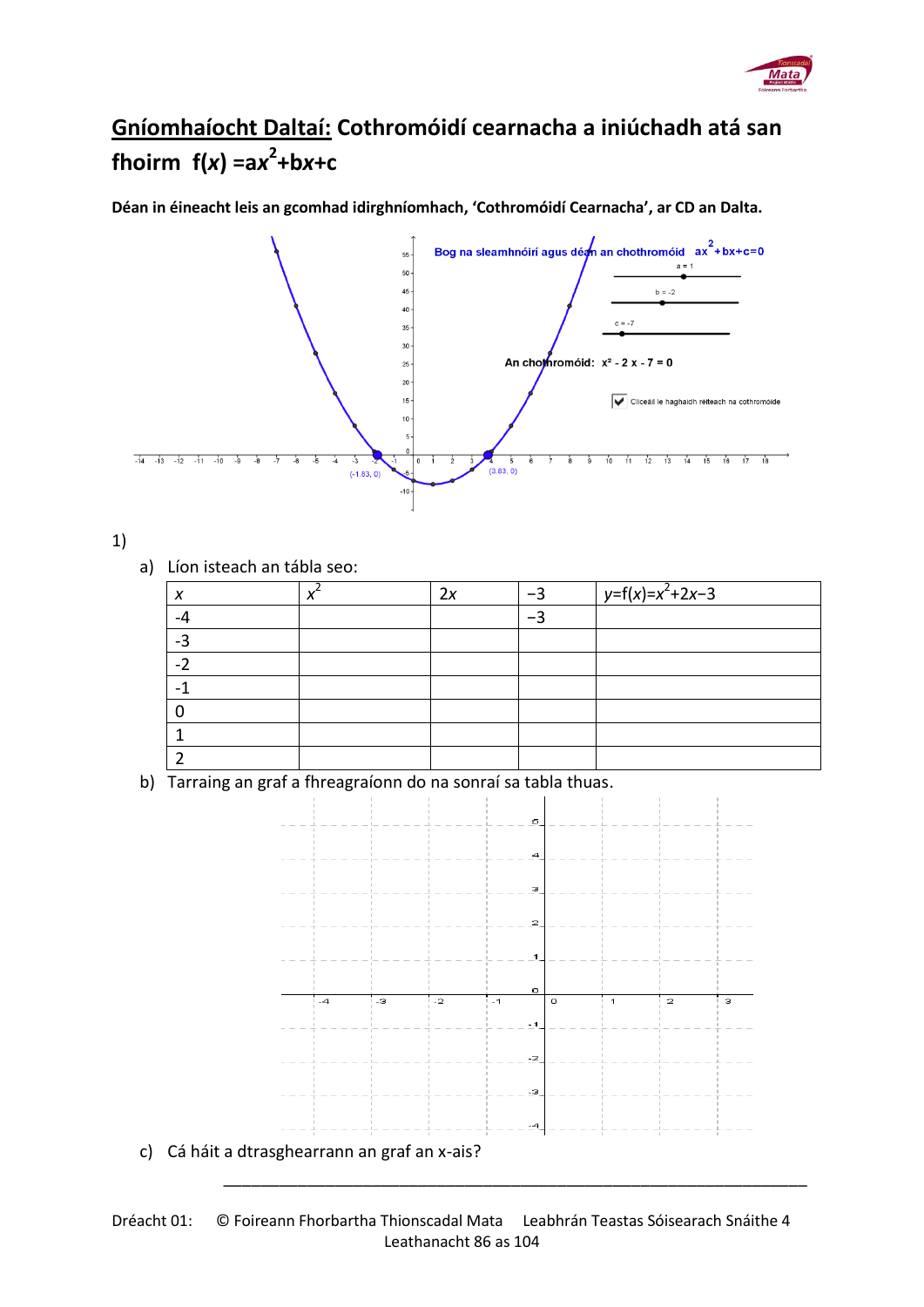

- d) Cén luach atá ag f(*x*) áit a dtrasghearrann an graf an x-ais?
- e) Más ionann réiteach cothromóide agus an pointe/na pointí ag a ngearrann graf na cothromóide sin an x-ais, cén réiteach atá ar *x*<sup>2</sup> + 2*x*−3=0?

\_\_\_\_\_\_\_\_\_\_\_\_\_\_\_\_\_\_\_\_\_\_\_\_\_\_\_\_\_\_\_\_\_\_\_\_\_\_\_\_\_\_\_\_\_\_\_\_\_\_\_\_\_\_\_\_\_\_\_\_\_\_\_

\_\_\_\_\_\_\_\_\_\_\_\_\_\_\_\_\_\_\_\_\_\_\_\_\_\_\_\_\_\_\_\_\_\_\_\_\_\_\_\_\_\_\_\_\_\_\_\_\_\_\_\_\_\_\_\_\_\_\_\_\_\_\_

2) Líon isteach an tábla seo:

| X      | X | $-2$ | $y = x^2 + x - 2$ |
|--------|---|------|-------------------|
| $-3$   |   |      |                   |
| $-2$   |   |      |                   |
| $-1$   |   |      |                   |
| $-0.5$ |   |      |                   |
|        |   |      |                   |
|        |   |      |                   |
|        |   |      |                   |

a) Tarraing graf na sonraí sa tábla thuas.



\_\_\_\_\_\_\_\_\_\_\_\_\_\_\_\_\_\_\_\_\_\_\_\_\_\_\_\_\_\_\_\_\_\_\_\_\_\_\_\_\_\_\_\_\_\_\_\_\_\_\_\_\_\_\_\_\_\_\_\_\_\_\_

\_\_\_\_\_\_\_\_\_\_\_\_\_\_\_\_\_\_\_\_\_\_\_\_\_\_\_\_\_\_\_\_\_\_\_\_\_\_\_\_\_\_\_\_\_\_\_\_\_\_\_\_\_\_\_\_\_\_\_\_\_\_\_\_\_\_\_\_\_

\_\_\_\_\_\_\_\_\_\_\_\_\_\_\_\_\_\_\_\_\_\_\_\_\_\_\_\_\_\_\_\_\_\_\_\_\_\_\_\_\_\_\_\_\_\_\_\_\_\_\_\_\_\_\_\_\_\_\_\_\_\_\_\_\_\_\_\_\_

\_\_\_\_\_\_\_\_\_\_\_\_\_\_\_\_\_\_\_\_\_\_\_\_\_\_\_\_\_\_\_\_\_\_\_\_\_\_\_\_\_\_\_\_\_\_\_\_\_\_\_\_\_\_\_\_\_\_\_\_\_\_\_\_\_\_\_\_\_

- c) Cén luach atá ag f(*x*) áit a dtrasghearrann an graf an *x*-ais?
- d) Céard é réiteach x<sup>2</sup>+2x−2=0?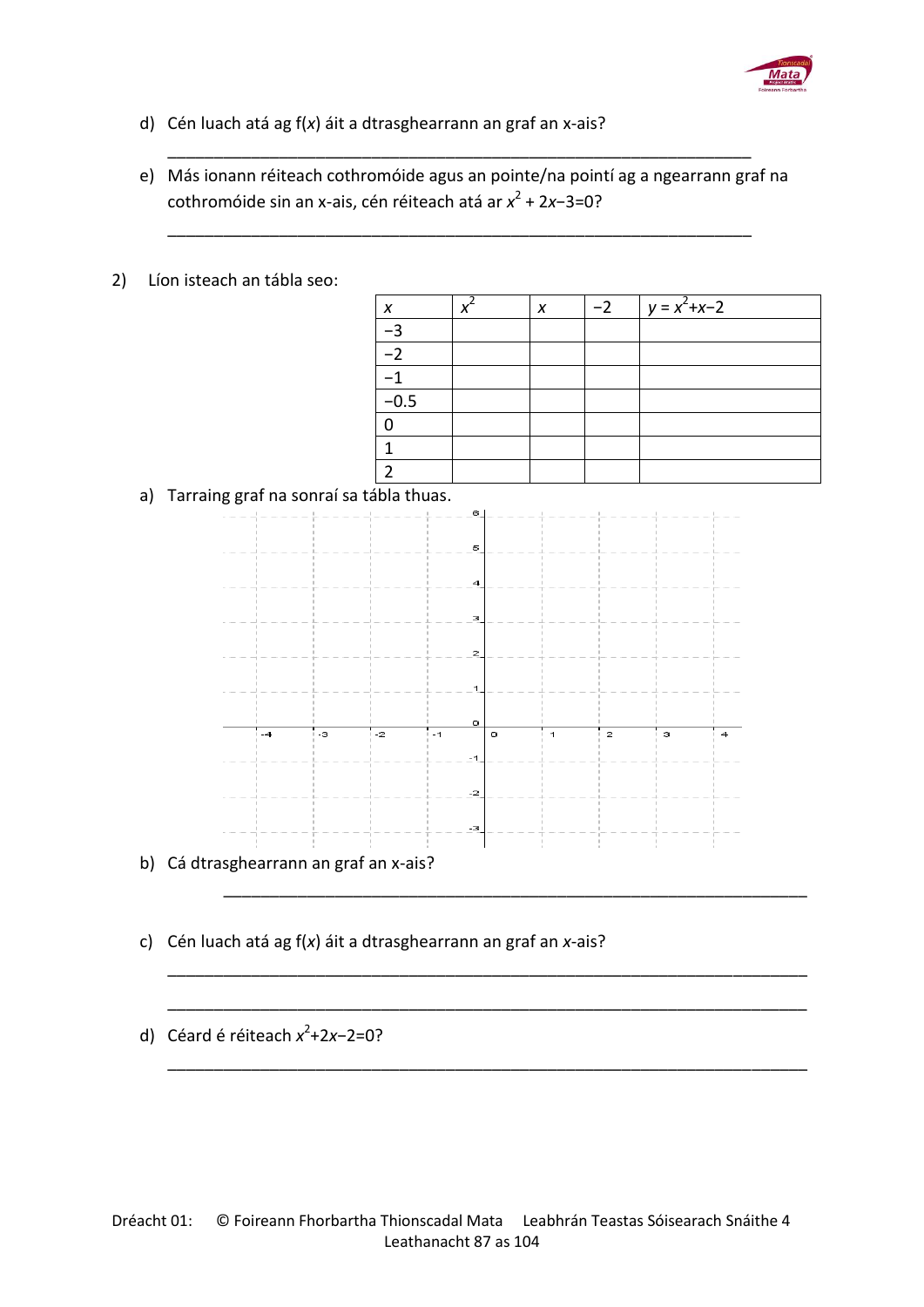

## 3)

a) Líon isteach an tábla seo:

| X      | 2x | $y = x^2 + 2x + 1$ |
|--------|----|--------------------|
|        |    |                    |
|        |    |                    |
|        |    |                    |
| $-0.5$ |    |                    |
|        |    |                    |
|        |    |                    |
|        |    |                    |

b) Tarraing an graf a sheasann do na sonraí sa tábla thuas.



- c) Cá dtrasghearrann an graf an *x*-ais?
- d) Cén luach atá ag f(*x*) áit a dtrasghearrann an graf an *x*-ais?
- e) Scríobh réiteach  $x^2+2x+1=0$
- 4) Faigh amach, ón gcomhad idirghníomhach, mar a athraíonn cruth an ghraif má tá *a* = 0.

\_\_\_\_\_\_\_\_\_\_\_\_\_\_\_\_\_\_\_\_\_\_\_\_\_\_\_\_\_\_\_\_\_\_\_\_\_\_\_\_\_\_\_\_\_\_\_\_\_\_\_\_\_\_\_\_\_\_\_\_\_\_\_

\_\_\_\_\_\_\_\_\_\_\_\_\_\_\_\_\_\_\_\_\_\_\_\_\_\_\_\_\_\_\_\_\_\_\_\_\_\_\_\_\_\_\_\_\_\_\_\_\_\_\_\_\_\_\_\_\_\_\_\_\_\_\_\_\_\_\_\_\_

\_\_\_\_\_\_\_\_\_\_\_\_\_\_\_\_\_\_\_\_\_\_\_\_\_\_\_\_\_\_\_\_\_\_\_\_\_\_\_\_\_\_\_\_\_\_\_\_\_\_\_\_\_\_\_\_\_\_\_\_\_\_\_\_\_\_\_\_\_

5) Faigh amach, ón gcomhad idirghníomhach, mar a athraíonn cruth an ghraif má tá *a* = -1.

\_\_\_\_\_\_\_\_\_\_\_\_\_\_\_\_\_\_\_\_\_\_\_\_\_\_\_\_\_\_\_\_\_\_\_\_\_\_\_\_\_\_\_\_\_\_\_\_\_\_\_\_\_\_\_\_\_\_\_\_\_\_\_\_\_\_\_\_\_\_\_\_



## Dréacht 01: © Foireann Fhorbartha Thionscadal Mata Leabhrán Teastas Sóisearach Snáithe 4 Leathanacht 88 as 104